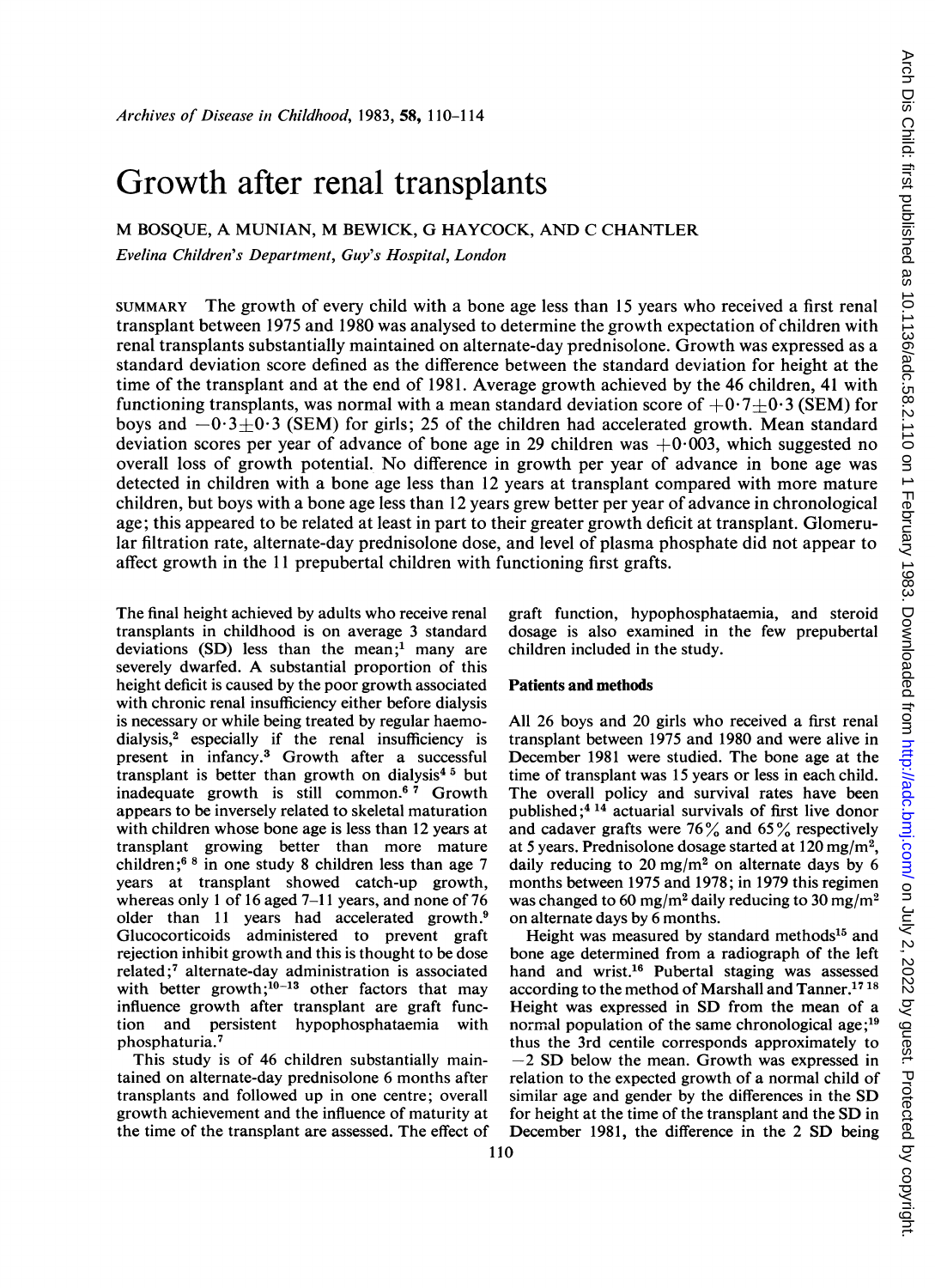termed the SD score.20 The average growth of a child after the transplant was obtained by dividing the SD score by the elapsed time from the transplant to December 1981 (SD score per year). If growth was related to the advance in skeletal age the height was expressed in SD from the mean of a normal population with the same chronological age as the bone age of the child.20 Glomerular filtration rate corrected to a body surface area of  $1 \cdot 73$  m<sup>2</sup> was determined from the height and the level of plasma creatinine.<sup>21</sup> Differences between groups were analysed by the Student's t test.

## **Results**

Details of the 46 transplant children are shown in Tables <sup>1</sup> and 2. The height of the individual children at the time of the first transplant and in December 1981, plotted on centile charts is shown in Figs <sup>1</sup> and 2. Fig. 3 shows the height according to chronological



Fig. <sup>1</sup> Height centiles for girls at transplant and in December 1981.15

|  |  |  | Table 1 Details of boys given transplants, December 1981 |  |  |
|--|--|--|----------------------------------------------------------|--|--|
|--|--|--|----------------------------------------------------------|--|--|

|                | Number | Age at transplant<br>(vears) |                          | Time since 1st<br>transplant (years) $1.73$ m <sup>2</sup> SA | GFR ml/min per |                          | Number of boys |                  |  |  |  |
|----------------|--------|------------------------------|--------------------------|---------------------------------------------------------------|----------------|--------------------------|----------------|------------------|--|--|--|
|                |        |                              |                          |                                                               |                |                          | Who were       | On alternate-day |  |  |  |
|                |        | $Mean + SD$                  | Range                    | $Mean + SD$                                                   | $Mean + SD$    | Range                    | prepubertal    | prednisolone     |  |  |  |
| Functioning    |        |                              |                          |                                                               |                |                          |                |                  |  |  |  |
| 1st transplant | 21     | $11 \cdot 2 + 4 \cdot 1$     | $4 \cdot 2 - 18 \cdot 0$ | $3 \cdot 1 + 1 \cdot 2$                                       | $58 + 19$      | $23 - 80$                | 11             | 18               |  |  |  |
| 2nd transplant |        | 15.6                         |                          | 2.9                                                           | 59             |                          |                |                  |  |  |  |
| Haemodialysis  | 4      | $12 \cdot 1 + 3 \cdot 0$     |                          | $7.6 - 15.4$ $3.7 + 2.8$                                      |                | $\overline{\phantom{a}}$ |                |                  |  |  |  |
| Total          | 26     | $11.6 + 3.8$                 | $4.2 - 18.0$ $3.1 + 1.5$ |                                                               | $58 + 19$      | $23 - 80$                | 12             | 19               |  |  |  |

 $GFR =$  glomerular filtration rate,  $SA =$  surface area.



Fig. 2 Height centiles for boys at transplant and in December 1981.'5



Fig. 3 Height expressed as standard deviations from the mean of normal population of children of the same chronological age, at transplant and in December 1981. The mean  $+1$  SEM is shown. The difference (SD score) is shown for the period of analysis and as a yearly change (SD score year).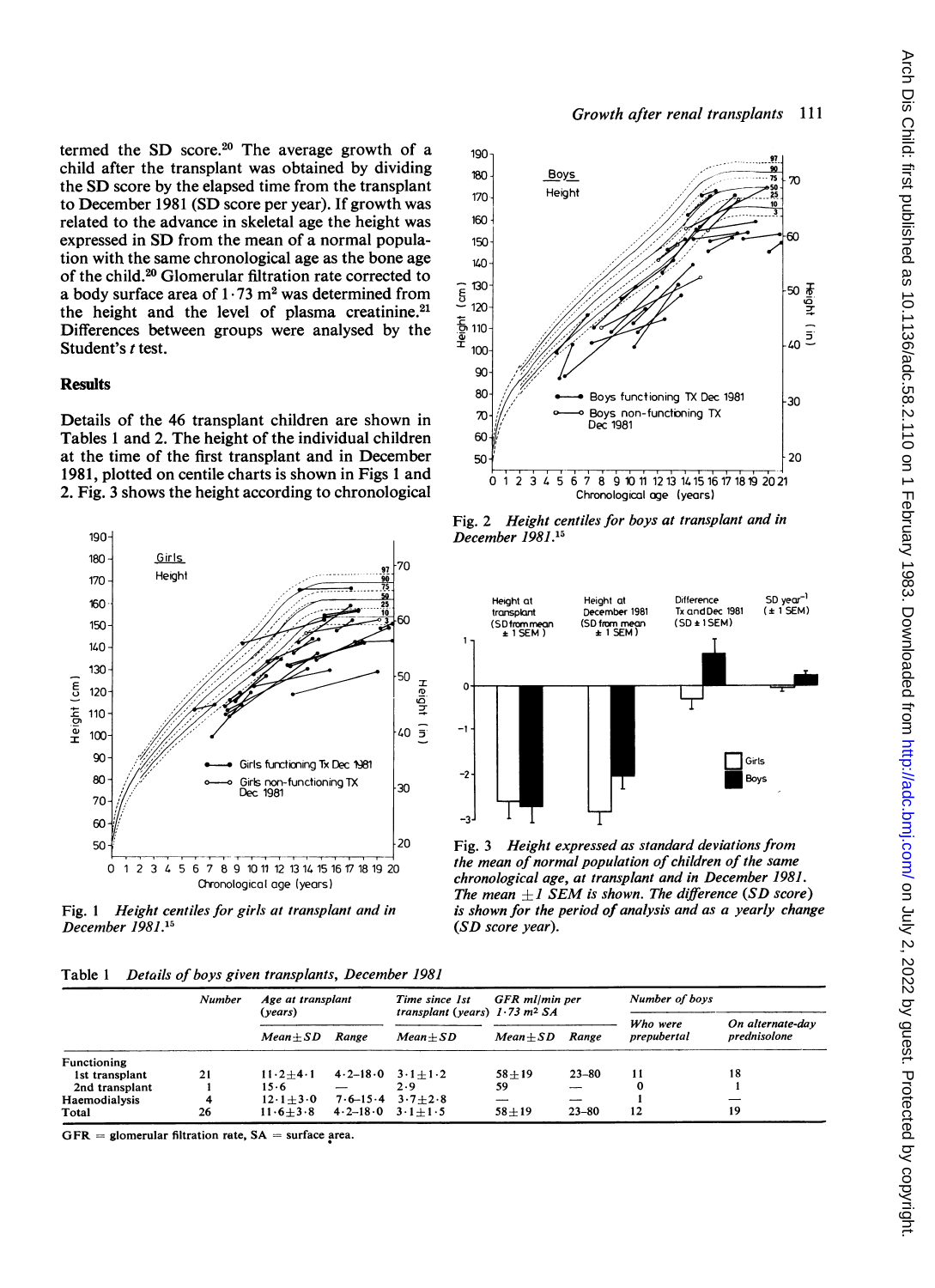## 112 Bosque, Munian, Bewick, Haycock, and Chantler

|                | <b>Number</b> | Age at transplant<br>(vears) |               | Time since 1st<br>transplant (years) | GFR ml/min per<br>$1.73 \text{ m}^2 \text{ S}$ A |                          | Number of girls         |                                  |
|----------------|---------------|------------------------------|---------------|--------------------------------------|--------------------------------------------------|--------------------------|-------------------------|----------------------------------|
|                |               | $Mean + SD$                  | Range         | $Mean + SD$                          | $Mean + SD$                                      | Range                    | Who were<br>prepubertal | On alternate-day<br>prednisolone |
| Functioning    |               |                              |               |                                      |                                                  |                          |                         |                                  |
| 1st transplant | 16            | $11.0 + 3.2$                 | $5.8 - 15.7$  | $3.5 + 1.7$                          | $58 + 19$                                        | $23 - 87$                | 10                      | 14                               |
| 2nd transplant | 3             | $11.4 + 1.4$                 | $10.1 - 12.9$ | $3.8 + 0.6$                          | $66 + 12$                                        | $54 - 78$                |                         |                                  |
| Haemodialysis  |               | $13 - 8$                     | ---           | $-$                                  | ---                                              | $\overline{\phantom{a}}$ |                         | --                               |
| Total          | 20            | $11.2 + 2.9$                 | $5.8 - 15.7$  | $3.6 + 1.6$                          | $59 + 18$                                        | $23 - 87$                | 12                      | 15                               |

Table 2 Details of girls given transplants, December 1981

age at transplant and in December 1981. Mean SD years was further analysed by comparing SD scores score for the boys was  $+0.7 \pm 0.3$  and for the girls per year calculated for chronological age and bone score for the boys was  $+0.7\pm0.3$  and for the girls  $-0.3\pm0.3$  (SEM). Mean SD score per year for the  $-0.3 \pm 0.3$  (SEM). Mean SD score per year for the age. Only the differences between SD scores per year boys was  $+0.22 \pm 0.1$  and for the girls  $-0.01 + 0.08$ , for chronological age for boys were significant A SD score of zero implies normal growth and 25 of the 46 children had positive values showing some the 46 children had positive values showing some years had significantly greater height deficits at acceleration compared with the growth expected. transplant than the more mature boys  $(SD - 3.6 +$ 

Bone age determinations at the transplant and in  $1 \cdot 6$  cp  $-1 \cdot 9 \pm 1 \cdot 5$ ,  $t = -2 \cdot 8$ , P=0.009) suggesting December 1981 were available in 29 of the 37 that the better growth of the vounger boys might be December 1981 were available in 29 of the 37 that the better growth of the younger boys might be individuals with a first graft functioning in December a consequence of the greater height deficit at individuals with a first graft functioning in December a consequence of the greater height deficit at 1981. The analysis of height according to bone age is transplant. A relationship was therefore sought 1981. The analysis of height according to bone age is transplant. A relationship was therefore sought shown in Table 3 which also compares the change in between height at transplant and subsequent growth. shown in Table 3 which also compares the change in between height at transplant and subsequent growth.<br>SD score for height according to bone age between Fig. 4 shows that a significant correlation existed so boys and girls with a bone age less than, and greater than, 12 years. Mean SD scores per year of advance than, 12 years. Mean SD scores per year of advance of maturity and gender, the better the subsequent in bone age for the 29 children was  $+0.003$  growth. A similar but not significant relationship in bone age for the 29 children was  $+0.003$  growth. A similar but not significant relationship suggesting no overall loss of growth potential. was found between SD scores for bone age and

The differences in growth between children with a bone age less than 12 years and greater than 12

for chronological age for boys were significant (Table 4). The boys with bone ages less than 12 celeration compared with the growth expected. transplant than the more mature boys (SD  $-3.6\pm$  Bone age determinations at the transplant and in  $1.6$  cp  $-1.9+1.5$ ,  $t = -2.8$ , P=0.009) suggesting Fig. 4 shows that a significant correlation existed so that the more growth-retarded the child, irrespective was found between SD scores for bone age and height at transplant.

Sixteen of the 39 children with first grafts which

|                       | <b>Number</b> | Mean bone<br>age (years)<br>$(mean \pm 1 SD)$ | SD of height for bone age SD score of |                                             |                                                  | Time (years)                        | GFR ml/min per      |           |
|-----------------------|---------------|-----------------------------------------------|---------------------------------------|---------------------------------------------|--------------------------------------------------|-------------------------------------|---------------------|-----------|
|                       |               |                                               | At trans-                             | At                                          | height for bone<br>age<br>$(\text{mean} \pm SD)$ | since transplant<br>$(mean \pm SD)$ | 1.73 m <sup>2</sup> |           |
|                       |               |                                               | plant<br>(mean+<br>I SD)              | <b>December</b><br>1981<br>$(mean \pm ISD)$ |                                                  |                                     | Mean                | Range     |
| Girls                 |               |                                               |                                       |                                             |                                                  |                                     |                     |           |
| Bone age $<$ 12 years | 9             | $7.3 + 2.2$                                   | $-1.3 + 1.2$                          | $-1.4 + 1.3$                                | $-0.1 + 1.1$                                     | $3.5 + 1.9$                         | 58                  | $23 - 77$ |
| Bone age $>12$ vears  | 4             | $14.0 + 1.1$                                  | $-2.2 + 0.4$                          | $-2.1 + 0.6$                                | $-0.01 + 0.1$                                    | $2.7 + 1.0$                         | 66                  | $40 - 87$ |
| <b>Boys</b>           |               |                                               |                                       |                                             |                                                  |                                     |                     |           |
| Bone age $<$ 12 years | 9             | $5.8 + 2.7$                                   | $-1.4 + 1.7$                          | $-1.3 + 1.5$                                | $0.13 + 1.7$                                     | $3.5 + 1.1$                         | 66                  | $23 - 84$ |
| Bone age $> 12$ years |               | $13.7 + 1.4$                                  | $-1.1 + 1.1$                          | $-1.4 + 1.3$                                | $-0.3 + 1.0$                                     | $2.3 + 0.9*$                        | 57                  | $42 - 78$ |

Table <sup>3</sup> Analysis of height according to bone age Ist transplants only, functioning at December 1981

 $* P = 0.041$ .

Table 4 Analysis of grovth according to bone age and chronological age Ist transplanit only, functioning at December 1981

| Bone age                    | Analysis of growth (mean $\pm$ ISD) |                                         |                                 |                                                  |                                   |                                |  |  |  |  |
|-----------------------------|-------------------------------------|-----------------------------------------|---------------------------------|--------------------------------------------------|-----------------------------------|--------------------------------|--|--|--|--|
|                             |                                     | According to bone age SD score per year |                                 | According to chronological age SD score per year |                                   |                                |  |  |  |  |
|                             | Girls                               | Boys                                    | Girls and boys                  | <b>Girls</b>                                     | Bovs                              | Girls and boys                 |  |  |  |  |
| $<$ 12 years<br>$>12$ years | $0.03 + 0.48$<br>$0.02 + 0.09$      | $0.11 + 0.50$<br>$-0.08 + 0.42$         | $0.07 + 0.51$<br>$-0.04 + 0.33$ | $0.08 + 0.43$<br>$0.18 + 0.16$                   | $0.57 + 0.40$<br>$-0.054 + 0.29*$ | $0.25 + 0.53$<br>$0.03 + 0.28$ |  |  |  |  |

 $* P = 0.004$ .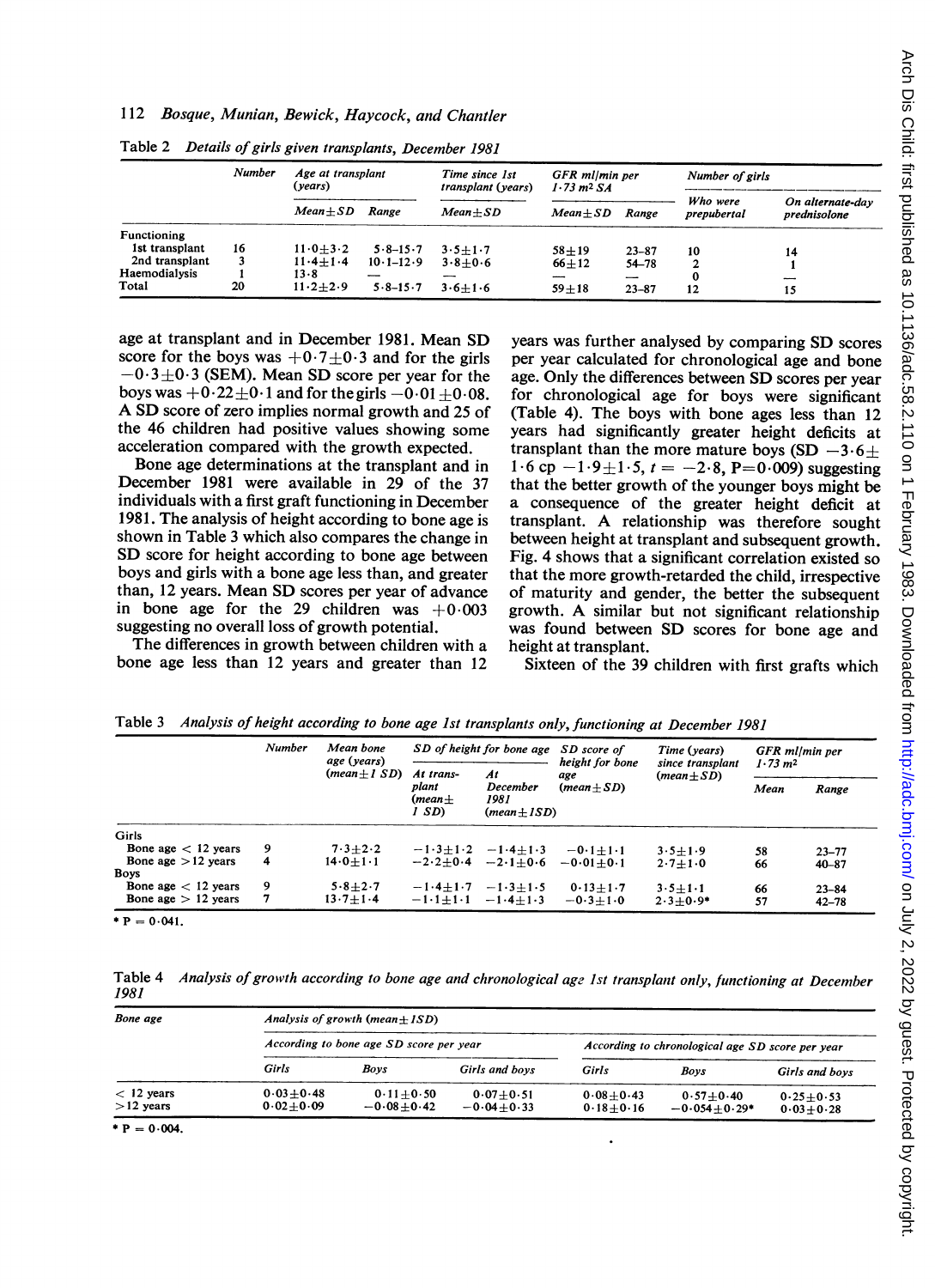

Fig. 4 Relation between height at transplant (SD for height according to chronological age) and subsequent growth (SD score per year) for children with first transplants.

were functioning in December 1981 received their graft from a cadaver donor; there was no significant difference in growth between them and those with a live-related donor transplant ( $P = 0.7$ ).

Eleven children were still prepubertal in December 1981. All were maintained on alternate-day prednisolone in doses varying from 15 to  $34 \text{ mg/m}^2$ . Glomerular filtration rate varied between 23 and 84 ml/min per  $1.73$  m<sup>2</sup>, and plasma phosphate levels between  $0.91$  and  $1.65$  mmol/l. No significant relation was detected between growth expressed as SD score per year for bone age or chronological age and prednisolone dosage, glomerular filtration rate, or plasma phosphate. Surprisingly, each of the 3 children with a glomerular filtration rate less than 50 ml/min per  $1.73 \text{ m}^2$  was receiving more than  $30 \text{ mg/m}^2$  prednisolone on alternate days and grew particularly well with a mean SD score per year of  $+0.8.$ 

### **Discussion**

These results demonstrate that children with transplants can achieve normal growth but while some show accelerated growth, others suffer a further deterioration in height. None the less, the results support the concept that poor growth before transplant has a greater influence on final height $3$ than growth after transplant and thus provides some justification for a policy of early transplants in children.9 There is general agreement that growth is inversely related to steroid dosage and that alternate-

## Growth after renal transplants 113

day administration allows better growth than the same amount given daily;<sup>7 13</sup> doses as high as 60 mg prednisolone on alternate days have allowed normal growth and absence of deleterious endocrine effects.<sup>10 22 23</sup> However, even though normal growth is possible, catch-up growth may be inhibited particularly during puberty although this seems unlikely if the normal endocrine status of such patients is considered; it is important that the steroids should be administered as single doses, at least 36 hours apart.<sup>23</sup> Other side effects of steroidssuch as hypertension-are less common on an alternate-day regimen'3 but some concern has been expressed about an increased risk of rejection.24 No controlled studies have been carried out but no increase in rejection episodes was detected in a number of surveys in children.<sup>13 11 10</sup> Most children in the present study have been maintained on alternate-day prednisolone with reasonable actuarial graft survival rates at 5 years.'4

Alternatively some factor other than steroids may inhibit growth in such children; persistent phosphaturia with or without secondary hyperparathyroidism7 <sup>25</sup> has been implicated but no relation between plasma phosphate level and growth was apparent in the few prepubertal children in the present study. Graft function and alternate-daily steroid dosage also did not appear to affect growth. It has been suggested that the longer the period of renal insufficiency the poorer the growth after transplant<sup>9</sup> and that growth retardation in early infancy may limit growth potential.3 However, no relationship between the period of chronic renal insufficiency before the transplant and subsequent growth was apparent in this study, although it was not possible to make an accurate assessment because of lack of information on renal function before referral in end stage renal failure.

No significant difference in growth was detected between children with bone ages less than, or greater than, 12 years except in the less mature boys in relation to chronological age. It is suggested that the apparently better growth in the children with a bone age less than 12 years may be related in part to a greater degree of growth retardation in the younger children; 10 of the <sup>11</sup> children reported by Ingelfinger et al.<sup>9</sup> who were less than 7 years and who grew well, were below the 3rd centile at transplant, whereas only 17 of 52 children 12 years or older and without fused epiphyses who grew poorly were below the 3rd centile. This suggests that growth retardation at transplant may have been a factor in the differences observed though an enhanced effect of steroids on growth in pubertal children or poorer growth potential in older children cannot be excluded.